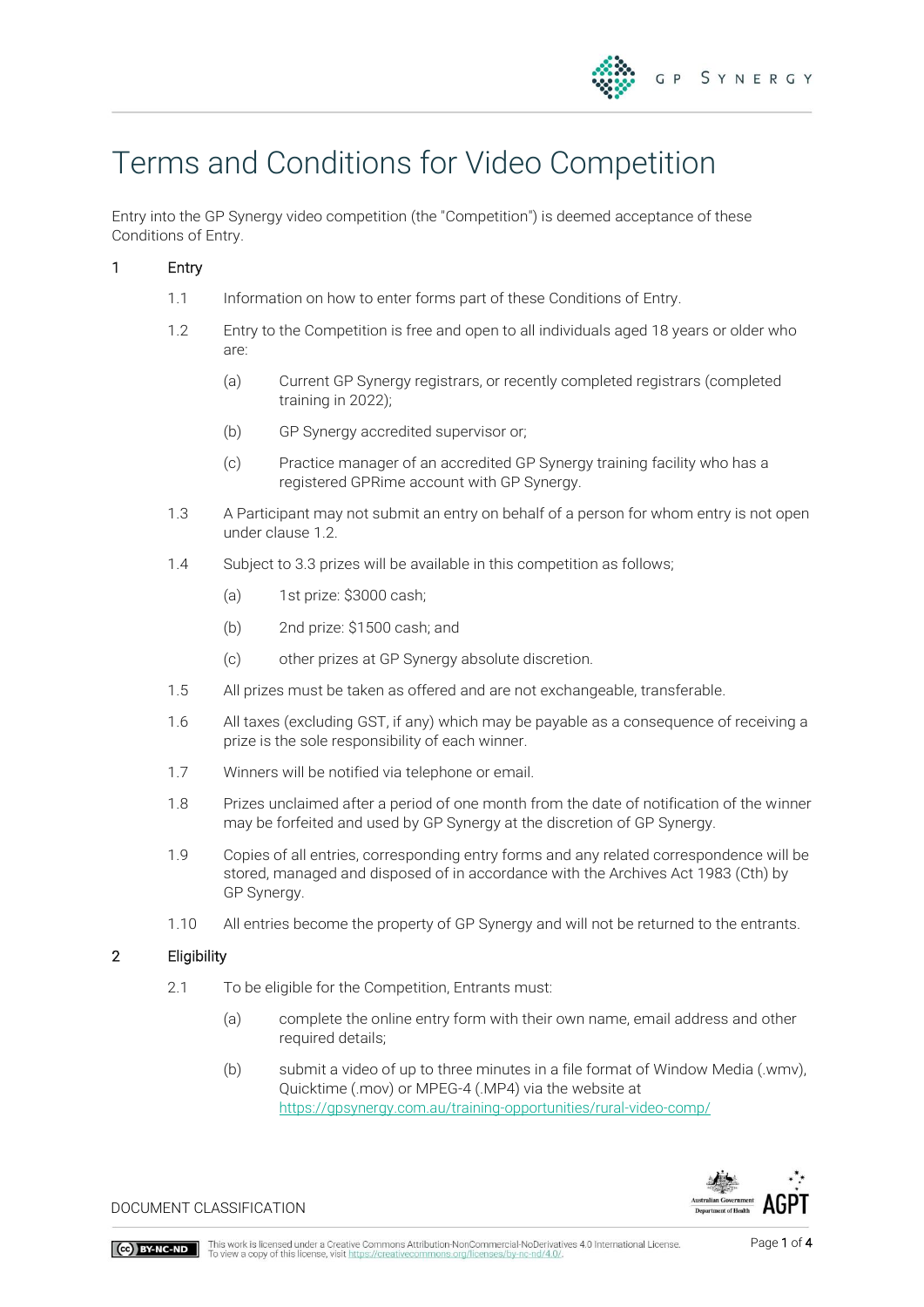- (c) submit a separate Video Release Form, for each person who is identifiable in the video (including parental consent if the relevant person is under the age of 18). Video Release Forms may be submitted electronically with the entry.
- (d) Submission must be complete before the close of entries.
- 2.2 Each film submission must only be submitted once. Entrants may submit multiple entries.

### 3 Judging Panel

- 3.1 The competition will be judged by GP Synergy's judging panel, be selected by GP Synergy in its absolute discretion. The judging panel will consist of, and may not be limited to, GP Synergy Marketing and Communications Manager, GP Synergy Director of Education and Training, rural medical educator representative.
- 3.2 The decision of the judging panel will be made after the submission period and is final.
- 3.3 The Entries will be judged based on the following selection criteria:
	- (a) creativity, authenticity and presentation;
	- (b) how well the benefits of a career in rural general practice in NSW are promoted;
	- (c) how well the video may inspire students and doctors to consider a career in general practice in rural NSW.

GP Synergy reserves the right to not select a winner and may exercise absolute discretion to reopen, modify, suspend, extend, postpone or cancel this competition without notice to entrants if in the opinion of GP Synergy, it is unable to find a film submission that satisfies the selection criteria.

3.4 GP Synergy reserves the right to accept or reject any film submission and may exercise absolute discretion in disqualify any entrant who, in the opinion of GP Synergy , has not complied, or does not comply, with these Conditions of Entry or a law applicable to the entrant, or who has engaged in any unlawful or improper misconduct which jeopardises the competition.

#### 4 Intellectual property

- 4.1 The entrant grants to GP Synergy and the Department represented by GP Synergy, a royaltyfree, perpetual, irrevocable, worldwide licence (including a right of sub-licence) to use, reproduce, publish, distribute, communicate and display any film submitted to this competition in connection with any present or future promotion of rural general practice.
- 4.2 GP Synergy reserves the right to reproduce names, films, photographs, material, comments, feedback and other identifying information provided by entrants in promotional material including but not limited to website, brochures and other online channels and the entrant provides its consent for GP Synergy to do so.

#### 5 Privacy

- 5.1 GP Synergy will collect and use each entrant's personal information for the purposes of conducting the Competition (which may include disclosure to third parties for the purpose of processing and conducting the Competition) and for promotional purposes, public statements and advertisements in relation to the Competition or other related purposes.
- 5.2 GP Synergy will deal with personal information in accordance with the Privacy Act 1988 (Cth) and GP Synergy's privacy policy.

UNCLASSIFIED

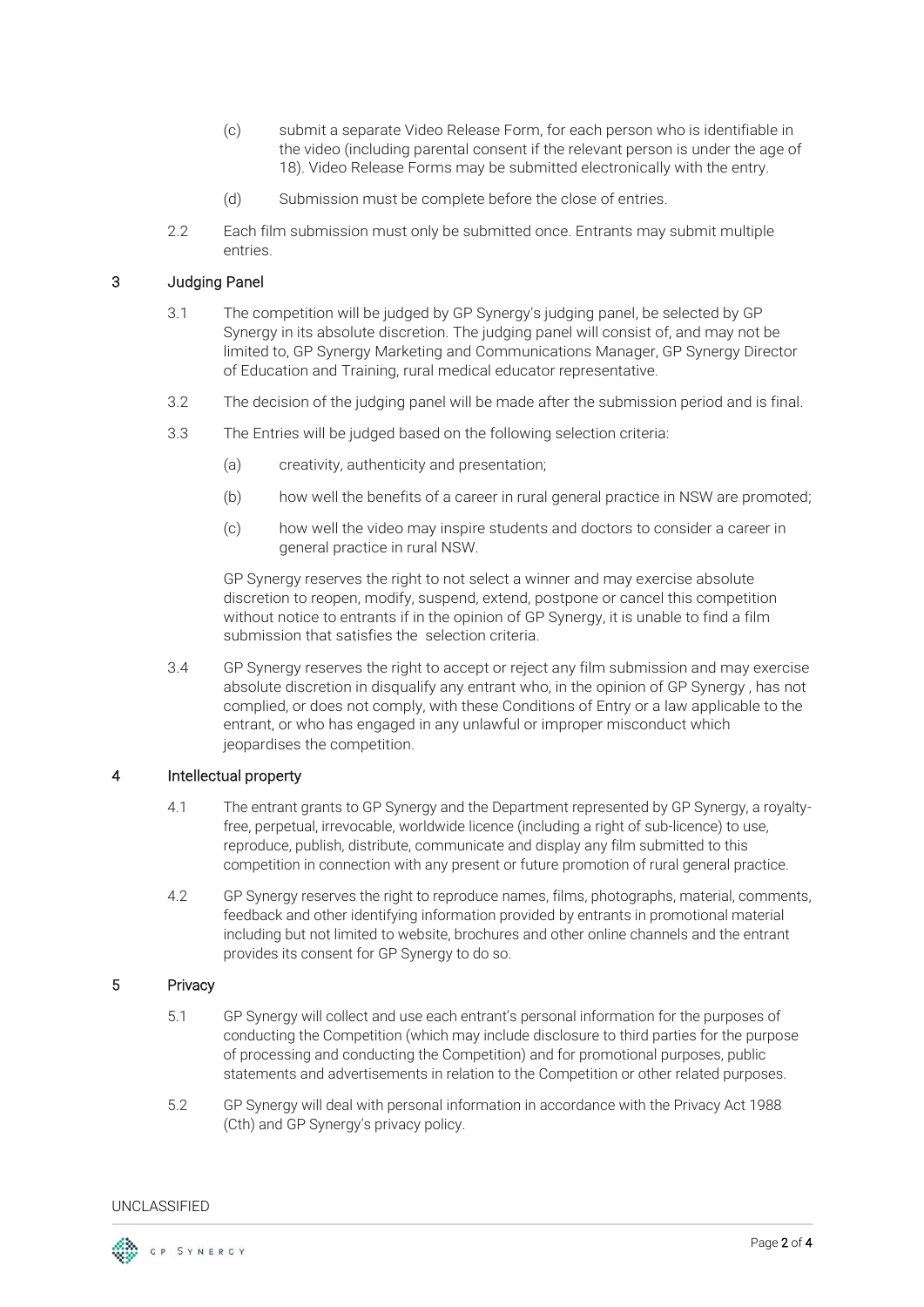#### 6 Warranties

- 6.1 The Entrant warrants to GP Synergy that they hold all intellectual property rights (including copyright) in each film submitted for the purposes of this competition.
- 6.2 The entrant consents to GP Synergy engaging in an action or omission which may infringe the entrant's moral rights in relation to their film(s) submitted.
- 6.3 The entrant warrants that the film submitted is their original work and that they have not copied any part of another person's work.GP Synergy may request proof and documentation to support a claim of copyright ownership, including a statutory declaration where necessary.

### 7 Limitation of Liability

- 7.1 Except for any liability that cannot by law be excluded, GP Synergy, its related corporations and associated agencies (and any of their personnel) exclude all liability for any loss (including any damage, claim, injury, cost or expense) which is suffered or incurred by any entrant (including a winner) in connection with any competition, including, without limitation:
	- (a) any indirect, economic or consequential loss;
	- (b) any loss arising from the negligence of GP Synergy, its related corporations and associated agencies (and any of their personnel); and
	- (c) any liability for personal injury or death. No responsibility will be taken by GP Synergy or its authorised agents for entries ineligible due to technical reasons or any other reason.
- 7.2 The Entrant must not make any public statements which appear to be approved, endorsed or made by GP Synergy or the Department.

#### 8 Termination of Competition

8.1 GP Synergy reserves the right to vary the terms of, or cancel, the Competition at any time without liability to any entrant or other person, subject to applicable laws.

#### 9 Governing Law

This Competition is governed by the laws of New South Wales, Australia and the parties exclusively submit to the courts of New South Wales, Australia.

#### 10 Definitions and interpretation

10.1 In the agreement:

"Competition" GP Synergy Video Competition

"Competition material" includes documents, records, software, goods, information and data stored by any means.

"Department" means the Commonwealth of Australia represented by the Department of Health.

"Entrant" means a person who enters or takes part in the GP Synergy Video Competition

"Entries" Entry to the Competition is open to all participants of the Territory, aged 18 years and over, who fulfil the entry requirements and are not a Restricted Entrant.

#### UNCLASSIFIED